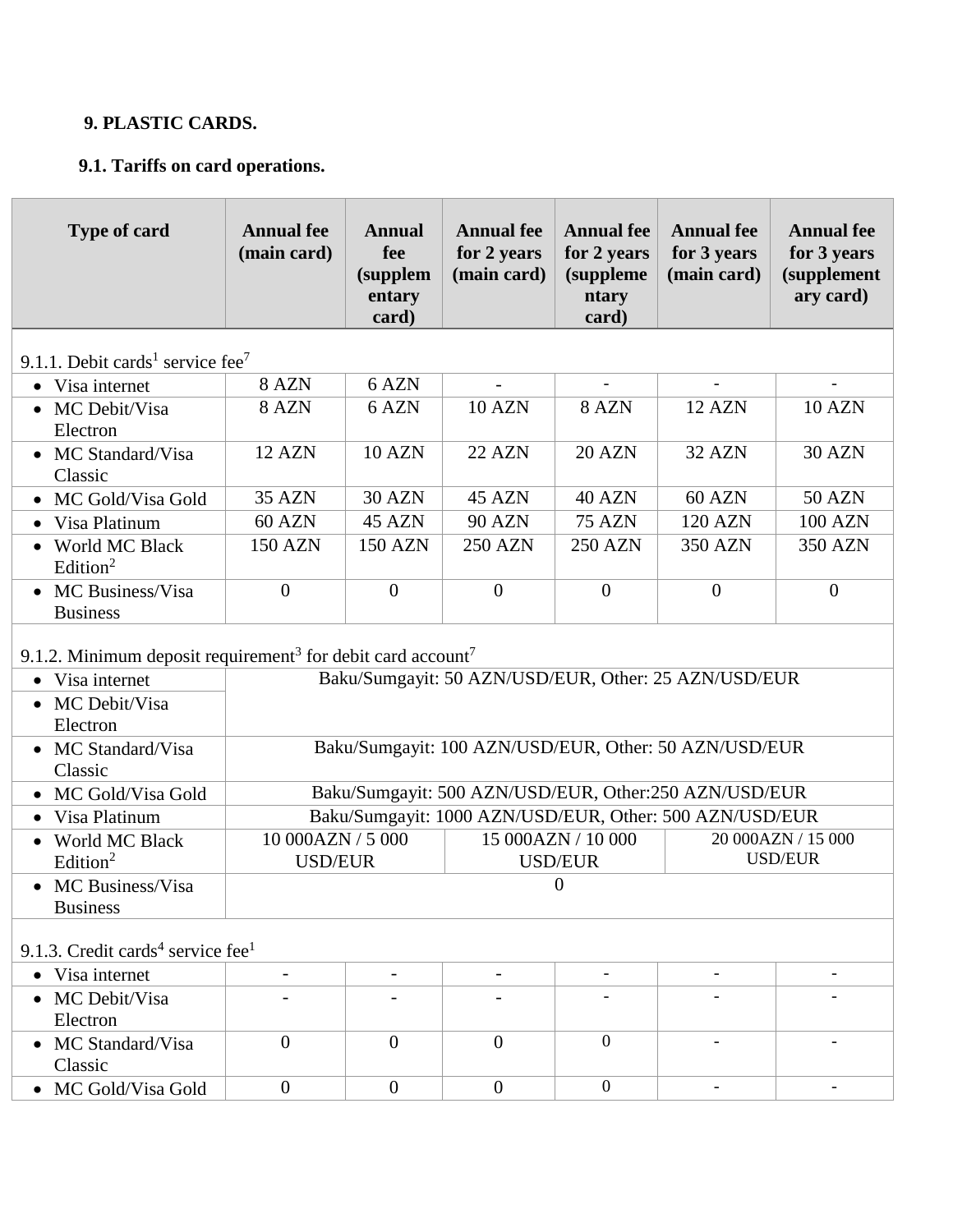| • Visa Platinum                                           |                |                |                |                |                |  |
|-----------------------------------------------------------|----------------|----------------|----------------|----------------|----------------|--|
| • World MC Black<br>Edition <sup>2</sup>                  | <b>150 AZN</b> | <b>150 AZN</b> | <b>250 AZN</b> | <b>250 AZN</b> |                |  |
| • MC Business/Visa                                        |                | 0              |                |                |                |  |
| <b>Business</b>                                           |                |                |                |                |                |  |
| 9.1.4. Salary cards <sup>5</sup> service fee <sup>1</sup> |                |                |                |                |                |  |
| MC debit,<br>$\bullet$                                    | $\Omega$       |                | $\Omega$       |                | 0              |  |
| Standard/Visa                                             |                |                |                |                |                |  |
| Electron, Classic                                         |                |                |                |                |                |  |
| • MC Gold/Visa Gold                                       |                |                | 0              |                | $\Omega$       |  |
| Local salary cards                                        |                |                |                |                | 0 <sup>t</sup> |  |

### 9.1.5. Deposit cards<sup>6</sup> service fee<sup>1</sup>

| $\bullet$ | MC debit,         |  | $\overline{\phantom{0}}$ | $\overline{\phantom{0}}$ | $\overline{\phantom{0}}$ |
|-----------|-------------------|--|--------------------------|--------------------------|--------------------------|
|           | Standard/Visa     |  |                          |                          |                          |
|           | Electron, Classic |  |                          |                          |                          |
|           |                   |  |                          |                          |                          |

Note:

1. To get card on the day of order (urgent order) extra charge is 10 AZN.

- 2. World MasterCard Black Edition card is presented together with Priority Pass card.
- 3. Inital deposit is not required for OJSC Xalq Bank and OJSC Xalq Sigorta employees (exception Visa Platinum and World MasterCard Black Edition cards).
- 4. Credit owners will receive 3 months free small-sized (height min 40 mm max. 150 mm) safe box serice (except Bash branches without safe boxes). This privilege is applied to the safe boxes at the branches for the moment of client`s application/
- 5. Service fee for funds transfered to salary card accounts:

Service of cash withdrawal operations with cards without commision fees provided only by ATM of Xalq Bank- 0.5%;

Services of cash withdrawal operations with cards without comission fees for the ATMs owned by OJSC Xalq Bank, including ATMs owned by other banks is determined by the agreement between the parties (the Bank and the legal entity / individual entrepreneur).

- 6. Card for interest on deposits.
- 7. Debit cards can be purchased by paying annual service fee or depositing initial deposit amount/.

#### **9.2. Plastic card services.**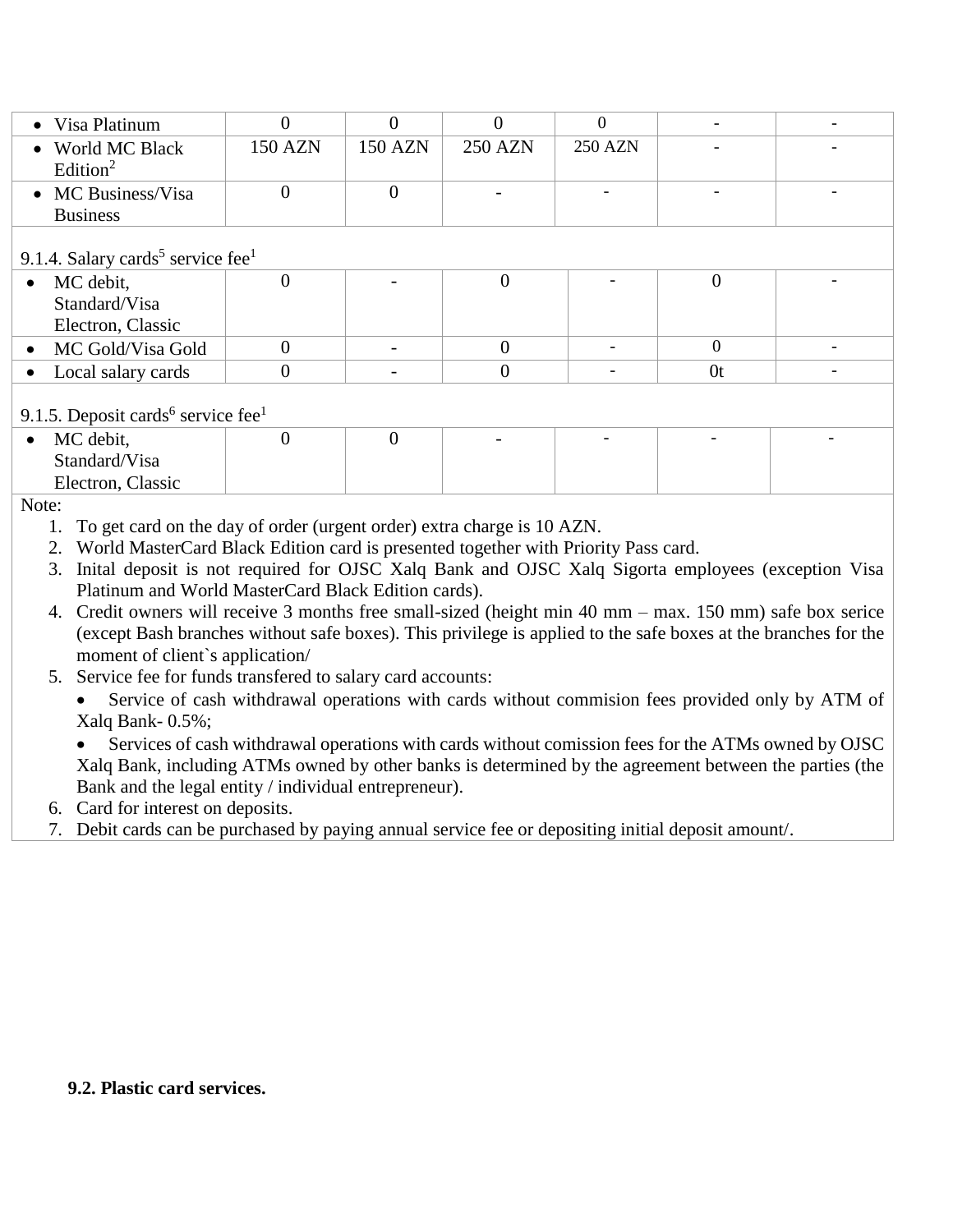| <b>Service name</b>                                                                                           | <b>Visa</b><br>internet     | <b>MC Debit/Visa Electron, MC</b><br><b>Standard/Visa Classic, MC</b><br>Gold/Visa Gold, Visa Platinum,<br><b>World MC Black Edition, MC</b><br><b>Business/Visa Business</b> |  |  |
|---------------------------------------------------------------------------------------------------------------|-----------------------------|-------------------------------------------------------------------------------------------------------------------------------------------------------------------------------|--|--|
| 9.2.1. Acceptance of Card to Card <sup>10</sup> transfer <sup>1</sup>                                         |                             | 0.5 %, min. 0.20 AZN/USD/EUR                                                                                                                                                  |  |  |
| 9.2.2. Cancellation of card in case of card or PIN-code loss                                                  |                             |                                                                                                                                                                               |  |  |
|                                                                                                               |                             | free                                                                                                                                                                          |  |  |
| 9.2.3. Retail transactions                                                                                    |                             | $0\%$                                                                                                                                                                         |  |  |
| 9.2.4. Chargeback                                                                                             |                             | 20 AZN                                                                                                                                                                        |  |  |
| 9.2.5. Change of card status (temporarily block, card                                                         |                             |                                                                                                                                                                               |  |  |
| activation, PIN-code unblock)                                                                                 |                             | 2 AZN                                                                                                                                                                         |  |  |
| 9.2.6. PIN-code change (for every change)                                                                     |                             | 1.5 AZN                                                                                                                                                                       |  |  |
| 9.2.6-1. PIN Set                                                                                              |                             | free                                                                                                                                                                          |  |  |
| 9.2.6-2. Erase PIN                                                                                            |                             | 5 AZN                                                                                                                                                                         |  |  |
| 9.2.7. Payment of customs duties of Azerbaijan Republic                                                       |                             | 0.2 %, min. 0.40 AZN/USD/EUR                                                                                                                                                  |  |  |
| 9.2.8. Utilities payment                                                                                      |                             | free                                                                                                                                                                          |  |  |
| 9.2.9. Mobile services payment                                                                                |                             | free                                                                                                                                                                          |  |  |
| 9.2.10. "Unique" transactions (casino, gambling)                                                              | 5 %, min. 6 AZN/6 USD/5 EUR |                                                                                                                                                                               |  |  |
| 9.2.11. SMS notifications <sup>2</sup> subscription <sup>3</sup>                                              |                             | 1.18 AZN (monthly) <sup>9</sup>                                                                                                                                               |  |  |
| 9.2.12. Mobile Banking subscription3                                                                          |                             | free                                                                                                                                                                          |  |  |
| 9.2.13. Cash to any card via Cash in $ATM4$                                                                   |                             | free                                                                                                                                                                          |  |  |
| 9.2.14. Commission for transfer of funds on Cash by code via ATM or Mobile Banking <sup>10</sup>              |                             |                                                                                                                                                                               |  |  |
| From Xalq Bank ATM and branches <sup>5</sup><br>$\bullet$                                                     |                             | 1 %, min. 0.4 AZN/USD/EUR                                                                                                                                                     |  |  |
| From other banks ATM and branches <sup>6</sup><br>$\bullet$                                                   | $\overline{\phantom{0}}$    | 1.5 %, min. 1.6 AZN/2 USD/1.6 EUR                                                                                                                                             |  |  |
| From ATM of international banks <sup>7</sup><br>$\bullet$                                                     | $\overline{\phantom{0}}$    | 1.5 %, min. 3.5 AZN/3.5 USD/3 EUR                                                                                                                                             |  |  |
| From branches of international banks <sup>7</sup><br>$\bullet$                                                |                             | 1.5 %, min. 6 AZN/6 USD/5 EUR                                                                                                                                                 |  |  |
| 9.2.15. Comission fee for cash withdrawal by foreign bank                                                     |                             |                                                                                                                                                                               |  |  |
| cards at Xalq Bank Pos terminals                                                                              |                             | 1.5 %                                                                                                                                                                         |  |  |
| 9.2.16. Currency convertion if transaction currency differs from card account currency                        |                             |                                                                                                                                                                               |  |  |
| In Azerbaijan:                                                                                                |                             |                                                                                                                                                                               |  |  |
| ATM and POS Cash                                                                                              |                             |                                                                                                                                                                               |  |  |
| Cash-in                                                                                                       |                             |                                                                                                                                                                               |  |  |
| Cash by Code                                                                                                  |                             |                                                                                                                                                                               |  |  |
| Cash to Any Card                                                                                              |                             | 1 %                                                                                                                                                                           |  |  |
| Card to Card                                                                                                  |                             |                                                                                                                                                                               |  |  |
| Online loan payment                                                                                           |                             |                                                                                                                                                                               |  |  |
| Operations in trade centers<br>$\bullet$                                                                      |                             | 0.5 %                                                                                                                                                                         |  |  |
| Out of Azerbaijan:                                                                                            |                             |                                                                                                                                                                               |  |  |
| ATM va POS Cash<br>$\bullet$                                                                                  |                             |                                                                                                                                                                               |  |  |
| Online loan payment                                                                                           |                             | 0.5 %                                                                                                                                                                         |  |  |
| Operations in trade centers                                                                                   |                             |                                                                                                                                                                               |  |  |
| 9.2.17. Commission <sup>8</sup> for transfer of funds on Cash by code <sup>10</sup> via ATM or Mobile Banking |                             |                                                                                                                                                                               |  |  |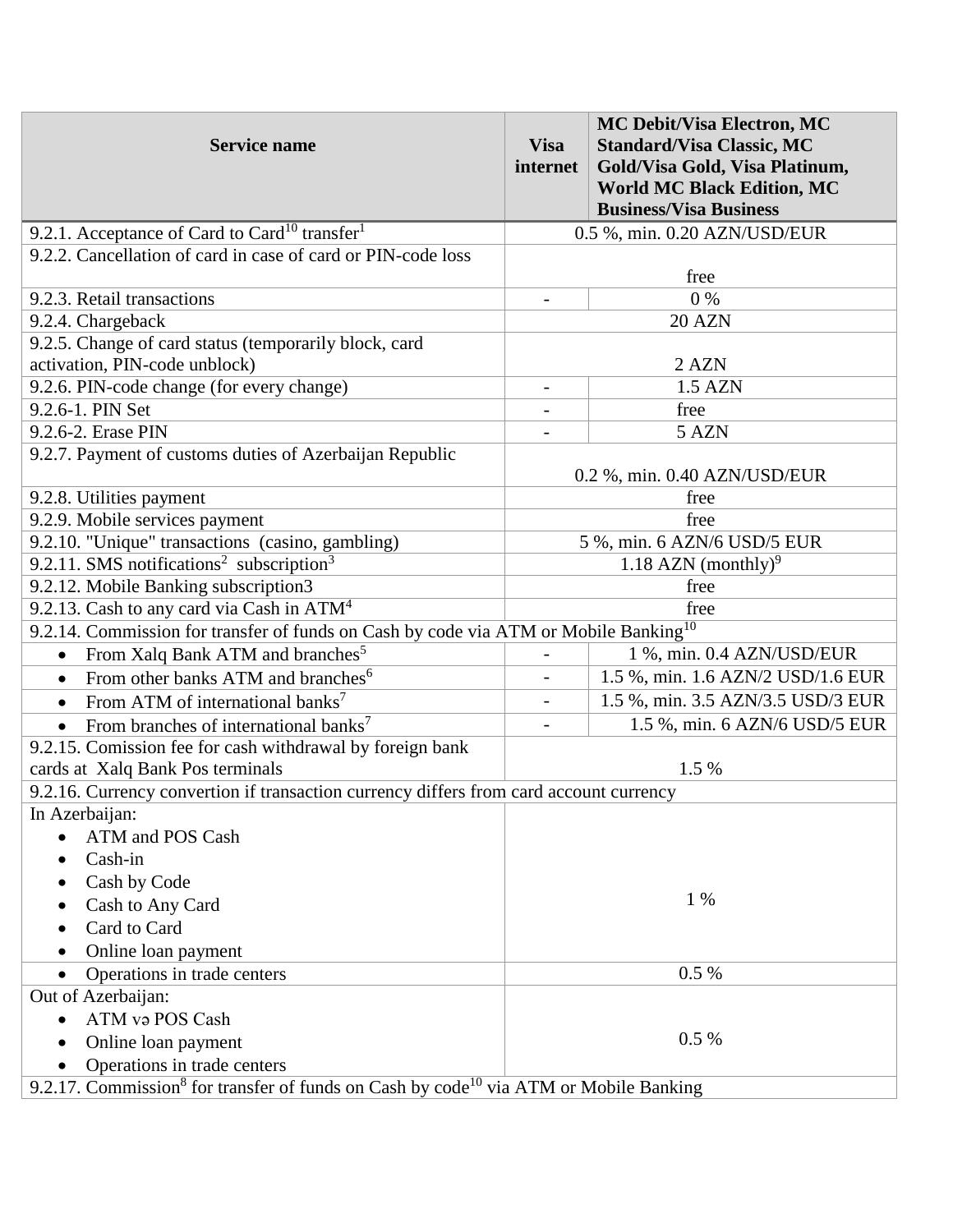| $\bullet$ Via ATM:                                    |       |
|-------------------------------------------------------|-------|
| If money were transferred and withdrawn in ATM of the |       |
| same bank (money sender's card is charged)            | 1 %   |
| • Via Mobile Banking:                                 |       |
| If money withdrawn in Xalq Bank's ATM (money sender's |       |
| card is charged)                                      |       |
| $\bullet$ Via ATM:                                    |       |
| If money were transferred and withdrawn in ATM of     |       |
| other bank (money sender's card is charged)           | 1.5 % |
| • Via Mobile Banking:                                 |       |
| If money withdrawn in ATM of other bank               |       |
| (money sender card is charged)                        |       |

Note:

- 1. Service fee is charged while depositing via "Card to Card" service to salary and deposit cards.
- 2. SMS notifications subscription is available for Xalq Bank cardholders who are Azercell Telecom, Bakcell and Azerfon (including Azerfon-Vodafone) subscribers. No fee is charged by mobile operator while using SMS notifications
- 3. In case a card is stolen, lost or faulty and new card is re-ordered, SMS notifications, Internet Bank and Mobile Banking subscriptions for the new card is extra charged.
- 4. These services are available for cards, issued by banks served by AzeriCard.
- 5. There is no fee for salary and deposit card.
- 6. ATMs and bank branches served in AzeriCard.
- 7. ATMs and branches of local banks nor served by AzeriCard, as well as foreign banks.
- 8. Withdrawal through Cash by code service is free of charge. Maximum limit for this service is 500 AZN/USD.
- 9. World MasterCard Black Edition card is connected to the SMS notification and Mobile Banking free of charge.
- 10. This operation is not available for MC Business/Visa Business cards.
- 11. 27 USD service fee is charged for Visa Platinum Card Holder for the use of the respective halls including "Lounge Key" program (per customer and for any person traveling with him/her)

## **9.3. Plastic card limits**

|                         | Maximum daily operating limit per card |                       |                    |                    |
|-------------------------|----------------------------------------|-----------------------|--------------------|--------------------|
|                         | Cashless settlement                    | Cash advance in       | Cash withdrawal    |                    |
|                         | at trade outlets                       | branches of local and | via ATM            | Maximal amount     |
| <b>Type of card</b>     |                                        | foreign banks         |                    | of credit card     |
| • Visa internet         |                                        |                       |                    |                    |
| $\bullet$ MC Debit/Visa | 5000                                   | 5000 AZN/USD/EUR      | 3000               |                    |
| Electron                | <b>AZN/USD/EUR</b>                     |                       | <b>AZN/USD/EUR</b> |                    |
| • MC Standard/Visa      | 5000                                   | 5000 AZN/USD/EUR      | 3000               | 5000               |
| Classic                 | <b>AZN/USD/EUR</b>                     |                       | <b>AZN/USD/EUR</b> | <b>AZN/USD/EUR</b> |
| • MC Gold/Visa Gold     | 10000                                  | 5000 AZN/USD/EUR      | 5000               | 15000              |
|                         | <b>AZN/USD/EUR</b>                     |                       | <b>AZN/USD/EUR</b> | <b>AZN/USD/EUR</b> |
| • Visa Platinum         | 25000                                  | 10000                 | 7500               | 25000              |
|                         | <b>AZN/USD/EUR</b>                     | <b>AZN/USD/EUR</b>    | <b>AZN/USD/EUR</b> | <b>AZN/USD/EUR</b> |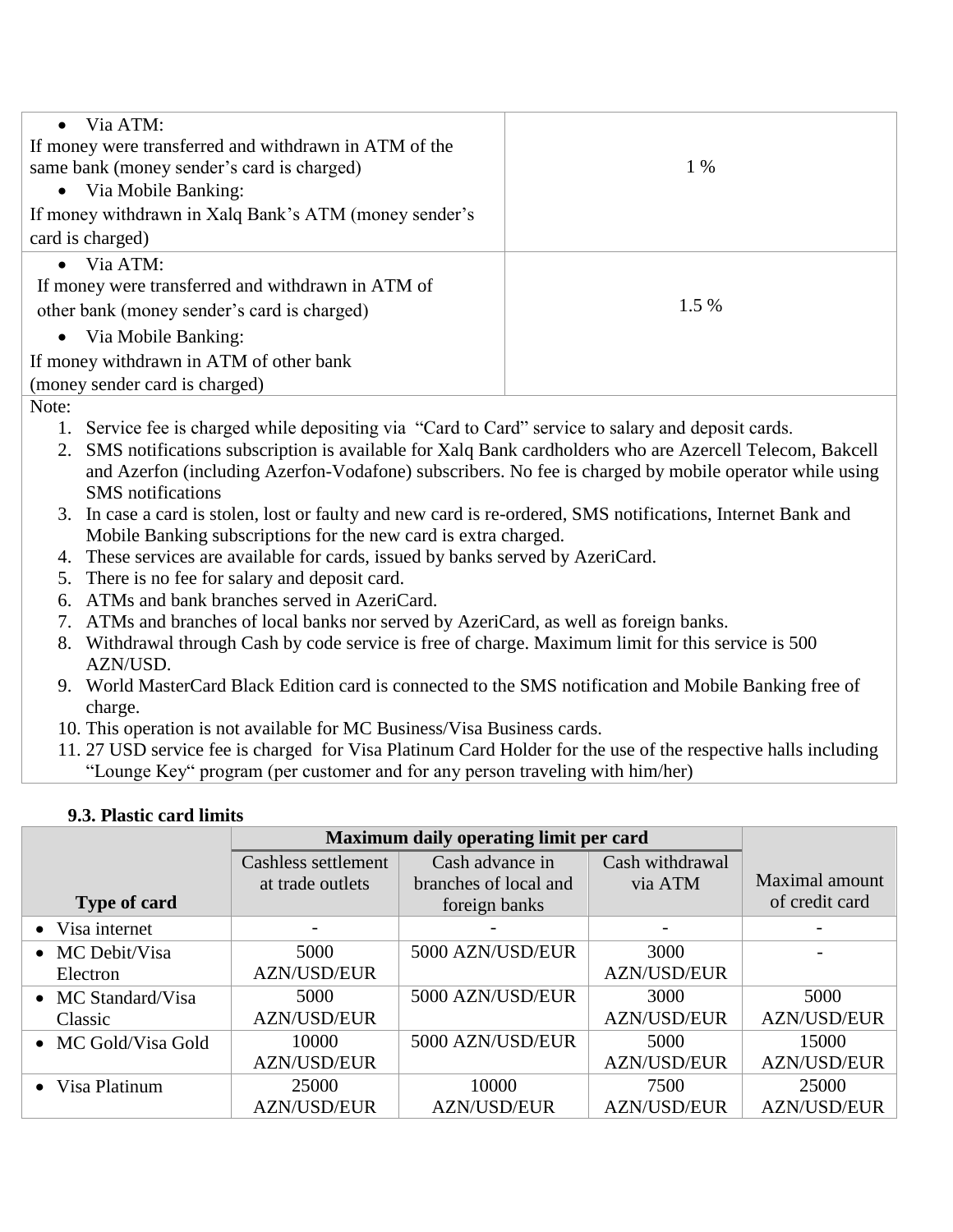| • World MC Black           | 50000 AZN,    | 30000 AZN,           | 15000 AZN,          | 50000 AZN,    |
|----------------------------|---------------|----------------------|---------------------|---------------|
| Edition                    | 30000 USD/EUR | <b>15000 USD/EUR</b> | <b>7500 USD/EUR</b> | 30000 USD/EUR |
| $\bullet$ MC Business/Visa | 25000         | 5000 AZN/USD/EUR     | 5000                | 10000         |
| <b>Business</b>            | AZN/USD/EUR   |                      | <b>AZN/USD/EUR</b>  | AZN/USD/EUR   |
| Note:                      |               |                      |                     |               |

Daily maximal "Unique" transaction (casino, gambling) is 100 000 AZN/USD/EUR.

### **9-2. World MasterCard Black Edition.**

| <b>Service</b>                                                                           | Fee            |
|------------------------------------------------------------------------------------------|----------------|
| 9-2.1. "MasterCard Global Assistance":                                                   |                |
|                                                                                          |                |
| • Blocking cards (if card is lost, stolen or spoiled) abroad                             | <b>35 EUR</b>  |
| • Urgent replacement of the card abroad                                                  | <b>148 EUR</b> |
| • Urgent withdrawal of funds abroad                                                      | <b>95 EUR</b>  |
| • Payments when card is lost or stolen abroad                                            | <b>125 EUR</b> |
| 9-2.2. Minimum insurance sum                                                             | 250 AZN        |
|                                                                                          | 150 USD/EUR    |
| 9-2.3. Using VIP lounge with Priority Pass (for customer or every person he accompanies) | <b>30 USD</b>  |
| 9-2.4. Issuance of new Priority Pass card (when card is lodt, stolen or spoiled)         | 15 AZN         |
| Note:                                                                                    |                |

1. Customer can use "MasterCard Global Assistance" service by calling telephone numbers mentioned at [www.mastercard.com.](http://www.mastercard.com/sea/consumer/emergency-services.html)

2. Customer can use "MasterCard Concierge" service by calling +7 499 270 35 00. Fees for this call depend on mobile operator.

3. "MasterCard Concierge" service is free of charge. Customers are notified about tariffs for services.

4. "MasterCard provides "MasterCard Global Assistance" and "MasterCard Concierge" services.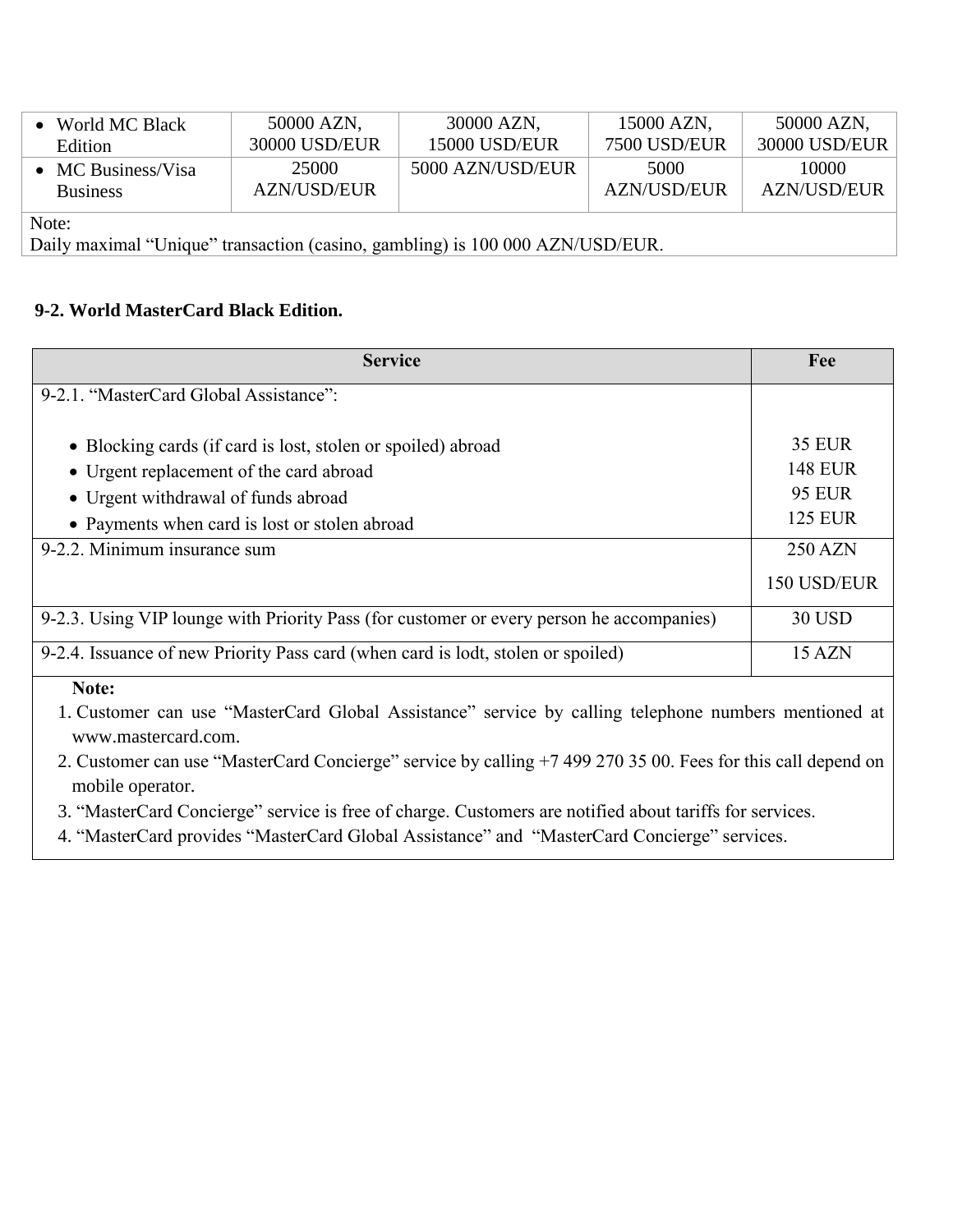## **11-3. "XALQBANK-ONLINE" – internet banking services**

### **11-3.1. For individual customers**

| 11-3.1.1. Registration                                              | Free of charge                             |
|---------------------------------------------------------------------|--------------------------------------------|
| 11-3.1.2. Annual subscription fee                                   | Free of charge                             |
| 11-3.1.3. Operations:                                               |                                            |
| 11-3.1.3.1. With current accounts                                   | According to the Bank tariffs              |
| 11-3.1.3.2. With plastic cards                                      | According to the bank's rates              |
| 11-3.1.3.3. Transfers from/to current account to/from card account1 |                                            |
| 11-3.1.3.4. Exchange2                                               | Free of charge                             |
| 11-3.1.3.5. Other operations                                        | According to the Bank tariffs              |
| <b>Account statements</b>                                           | According to the Bank tariffs              |
| Activation and deactivation of SMS notification                     |                                            |
| Blocking plastic card<br>$\bullet$                                  |                                            |
| PIN code reset                                                      |                                            |
| 11-3.1.3.6. Execution of payment orders in national currency:       |                                            |
| Local payment orders<br>$\bullet$                                   | Free of charge                             |
| In favor of the customer who has accounts in other banks:           |                                            |
| Accounts for Baku / Sumgait branches                                | 0,15% min.-1 AZN, max $-100$<br><b>AZN</b> |
| Accounts for regional branches                                      | 0,12% min.-1 AZN, max -100<br><b>AZN</b>   |

Note:

1.Transfers to salary cards and deposit cards are not available.

 2. Cashless exchange operations are available only operation days between 10:00-16:00 with daily limit of 1000 USD and its equivalent.

3. Maximum amount of one-time payment for individuals is 25 000 AZN.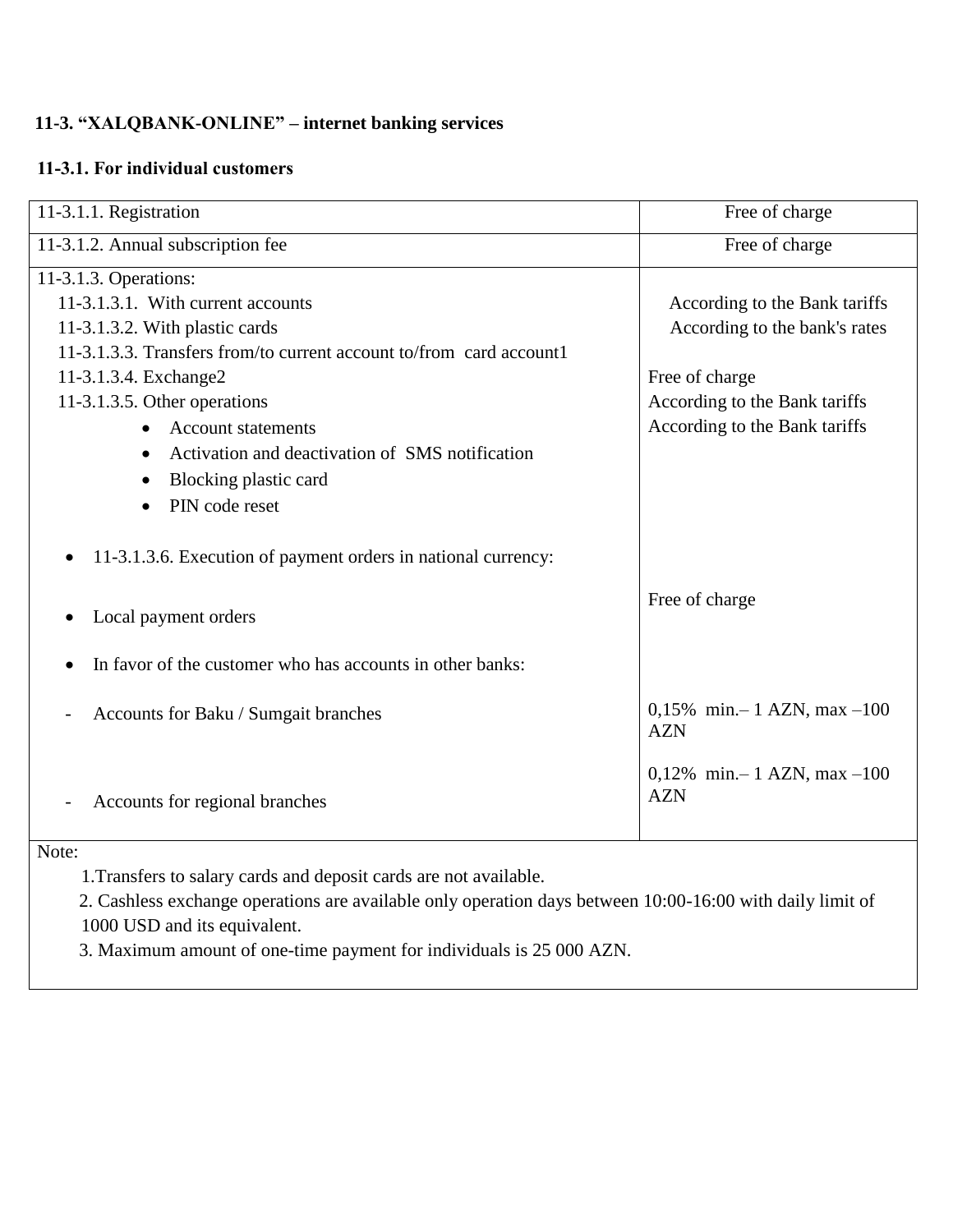### **11-3.2. Legal persons and individual entrepreneurs.**

| 11-3.2.1. Registration fee                                                  | Free of charge             |
|-----------------------------------------------------------------------------|----------------------------|
| 11-3.2.2. Annual fee                                                        | Free of charge             |
| 11-3.2.3. Registration fee for additional user                              | Free of charge             |
| 11-3.2.4. Operations:                                                       |                            |
| 11-3.2.4.1. Operations with current accounts                                | According to Bank tariffs  |
| 11-3.2.4.2. Transfers from account to corporate card and visa versa         | Free of charge             |
| 11-3.2.4.3. Transfer to salary card                                         | According to Bank tariffs  |
| 11-3.2.4.4. Other operations                                                | According to Bank tariffs  |
| <b>Account statements</b>                                                   |                            |
| Activation and suspension of SMS notification service for plastic card<br>٠ |                            |
| Blocking plastic card<br>$\bullet$                                          |                            |
| PIN code reactivation                                                       |                            |
| 11-3.2.4.5. Execution of payment orders in national currency:               |                            |
| Intrabank payment orders<br>$\bullet$                                       |                            |
| In favor of customers with accounts in other banks<br>$\bullet$             | Free of charge             |
| Accounts of the Baku/Sumgayit branches                                      |                            |
|                                                                             | 0.15% min. 2 AZN, max. 120 |
|                                                                             | <b>AZN</b>                 |
| Accounts for the regional branches                                          |                            |
|                                                                             | 0.12% min. 2 AZN, max. 120 |
|                                                                             | <b>AZN</b>                 |

### **12. OTHER CONDITIONS**

12.1. All operations in Xalq Bank carried out in accordance with regulations of the Central Bank of Azerbaijan, as well as the internal rules of Xalq Bank.

12.3. The Bank has the right to change these Tariffs without any notice to customers and correspondent banks.

12.4. The Bank shall not be liable for any errors, delays and so on, obtained as a result of misinterpretation of these Tariffs.

12.5. If the execution of a customer's order requires extra responsibility or effort, the Bank is entitled for extra charging.

12.6. Operating hours of the branches and offices of the Bank:

12.6.1. Operating days of the Bank: All the branches: Monday - Friday

12.6.2. Operating time: Monday- Friday: All branches 09:30-17:00

12.6.3. Break: 13:00 - 14:00.